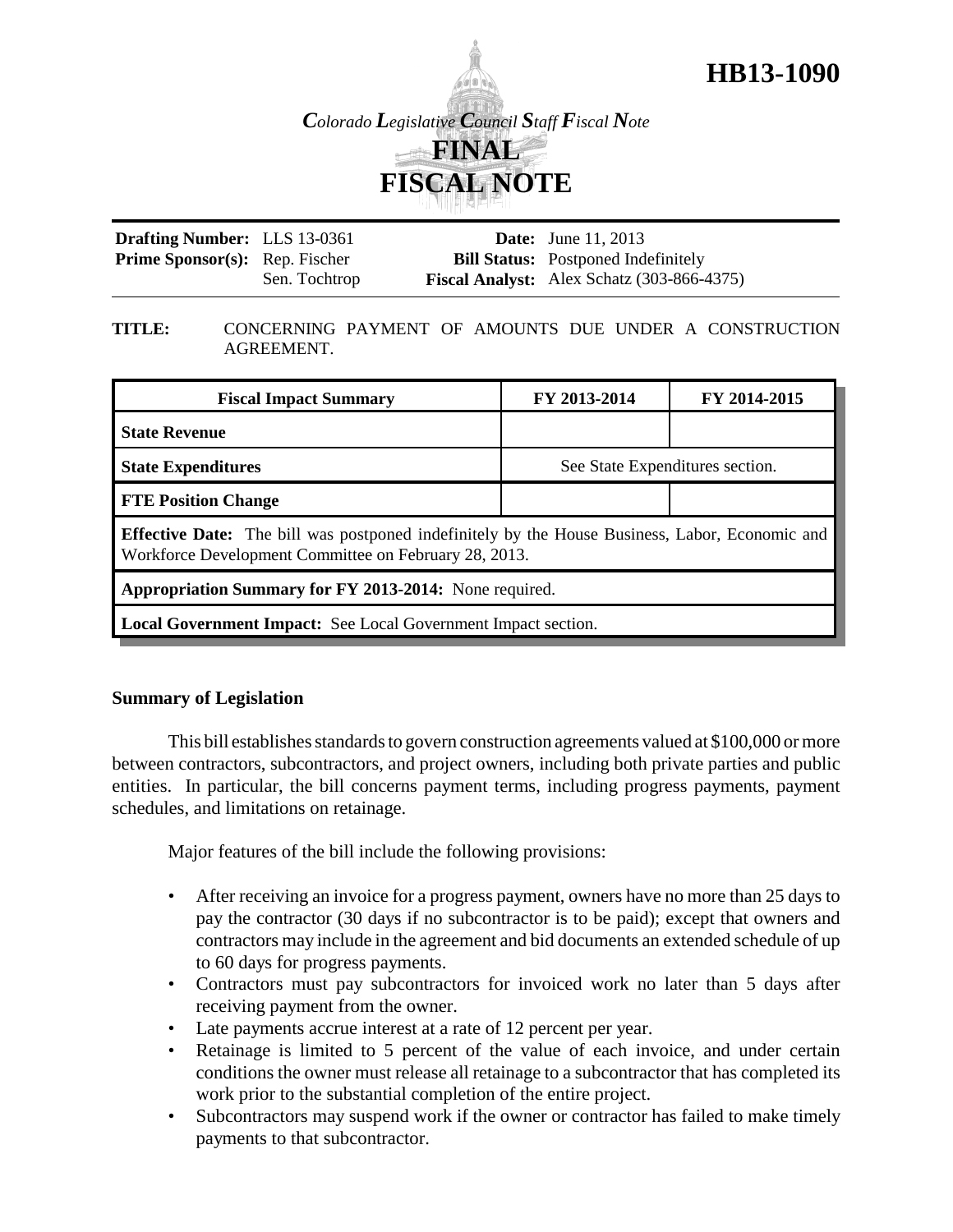June 11, 2013

 The bill also establishes standards for the invoicing and payment of additional work that has not been documented in a written change order. Construction agreements involving residential projects of one or two dwelling units are exempt from the bill.

## **Background**

Through its various departments and agencies, including institutions of higher education, the state is the owner party in a significant number of construction projects each year. As an example, the University of Colorado system completed over 400 construction projects in 2012, though only a fraction of those projects would meet the \$100,000 threshold to be affected by the bill.

The Capital Construction Fund, managed by the Department of Personnel and Administration (DPA), has funded an average of \$230.6 million in construction projects each of the last 10 fiscal years. The Capital Construction Fund does not include projects at institutions of higher education or federally-funded (*e.g.*, highway) projects.

Construction projects valued at \$100,000 or more typically involve a general contractor that employs a succession of subcontractors over the course of a job.

## **State Expenditures**

The bill increases workload and potentially increases costs to state agencies that administer or fund construction projects. Statewide fiscal impacts under the bill may result from:

- more contracts (those between \$100,000 and \$150,000) subject to state contracting rules;
- progress payments due at 45 days under current law now due at 25 days from receipt, with a penalty of 12 percent annual interest for late payments;
- demobilization, remobilization, and other incidental costs when subcontractors suspend work for nonpayment; and
- increased work and risk associated with release of subcontractor retainage prior to substantial completion.

The effect on individual agencies is described below. Due to opportunities to mitigate fiscal impacts, increased cost to any particular agency can not be estimated and the fiscal note assumes that the need for additional staff or funding, if any, will be addressed through the annual budget process.

*DPA.* Workload of the accounting group in DPA will increase as additional construction projects become subject to state contracting rules and if progress payments become due before the 45 days of aging allowed under current law. To the extent that the bill strains DPA's ability to make timely payments to contractors, costs for construction projects may increase. The maximum impact on state contracting costs is estimated as the result of 20 days late payment (the difference of paying at 45 days after the pay application, based on current law, and at 25 days under the bill) on the average of \$230.6 million in annual contracting payments, or \$1.5 million annually.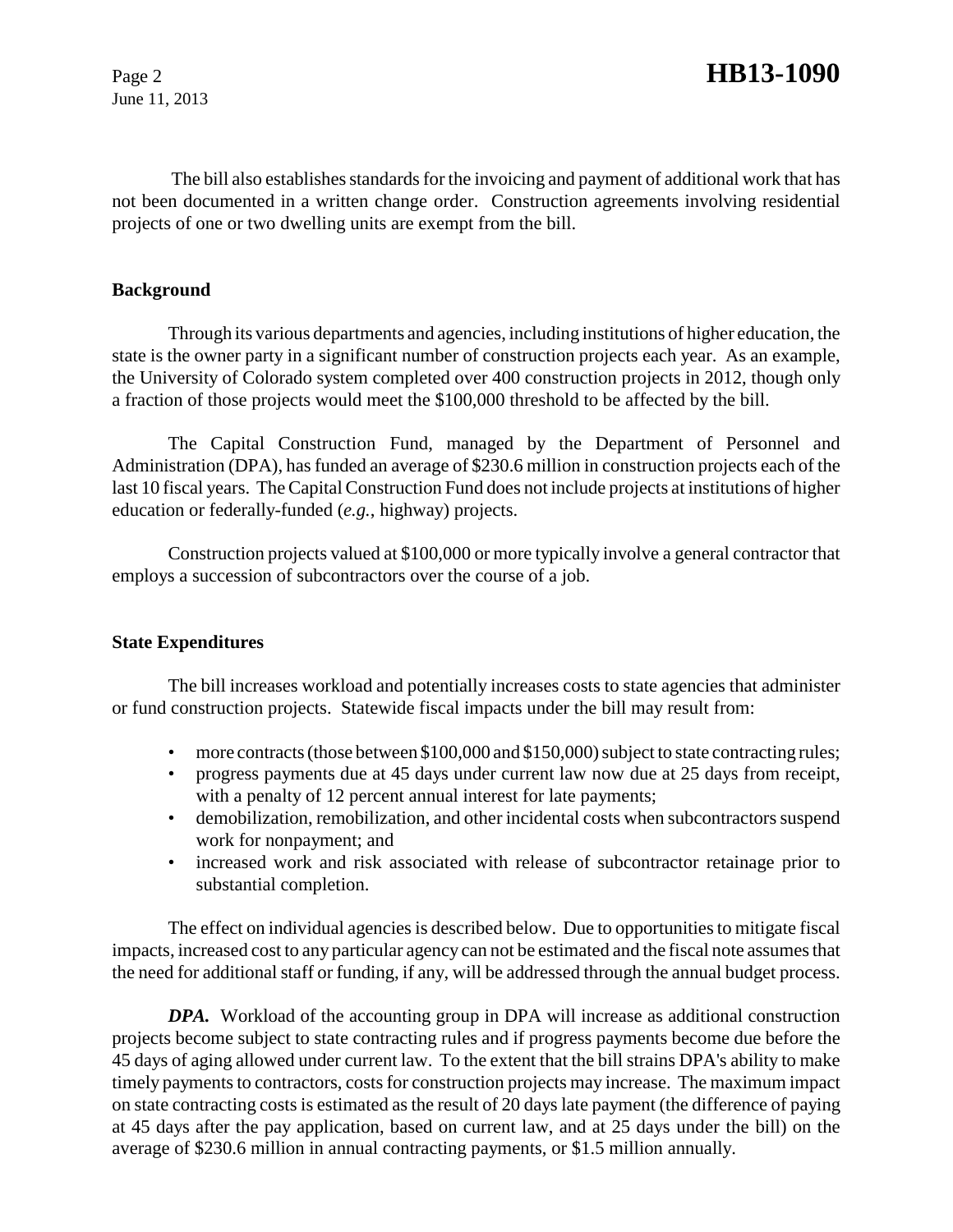June 11, 2013

The fiscal note assumes that DPA will adjust its accounting and contracting practices, conforming to the bill to the extent feasible. For example, as the bill is implemented, the office of the state architect in DPA will experience increased workload to review and revise state contracting forms. Cost increases in construction projects will be mitigated by standardized forms, including an extended progress payment schedule.

*Judicial Branch.* Workload in the courts will increase as the bill becomes effective for both public and private construction agreements, increasing the number of cases and the issues presented in the current caseload of the courts. In addition to enforcement of various payment terms, the courts are empowered to void contractual provisions contrary to the bill. The resulting increase in workload for the courts will be significant but will not require new appropriations.

*Other state agencies.* The Department of Transportation (CDOT), as well as institutions of higher education and certain other state agencies, engage in construction projects beyond the capital construction oversight of the DPA. To ensure compliance with the bill, these state agencies may seek legal advice, with associated cost increases. The fiscal note assumes that CDOT, institutions of higher education, and other agencies have increased costs and risks similar to DPA and will adhere to similar implementation strategies.

## **Local Government Impact**

The bill results in increased workload and potential increased costs for local governments. Local governments routinely undertake construction projects over \$100,000, such as road improvements, parks and recreation facilities, civic buildings, and public housing projects. To administer these projects under the bill, local governments must either develop and negotiate new contract forms or adjust accounting practices to regularly process progress payments in 25 days.

Local governments are affected by the bill's provisions in the same manner as state agencies. The fiscal note therefore assumes that significant impacts may be addressed through the adjustment of local government accounting and contracting practices.

#### **Departmental Differences**

The fiscal note concludes that workload in state agencies, including institutions of higher education, will increase under the bill. This workload increase is indefinite, depending on implementation strategy, but may be managed without new appropriations.

Certain institutions of higher education calculated their increased administrative costs for implementation and continued operations under the bill. Increased costs were calculated by:

- Ft. Lewis College (\$32,000 for 0.5 FTE);
- The University of Colorado system (\$159,300 for 3.0 FTE); and
- Colorado School of Mines (\$50,000 for 1.0 FTE).